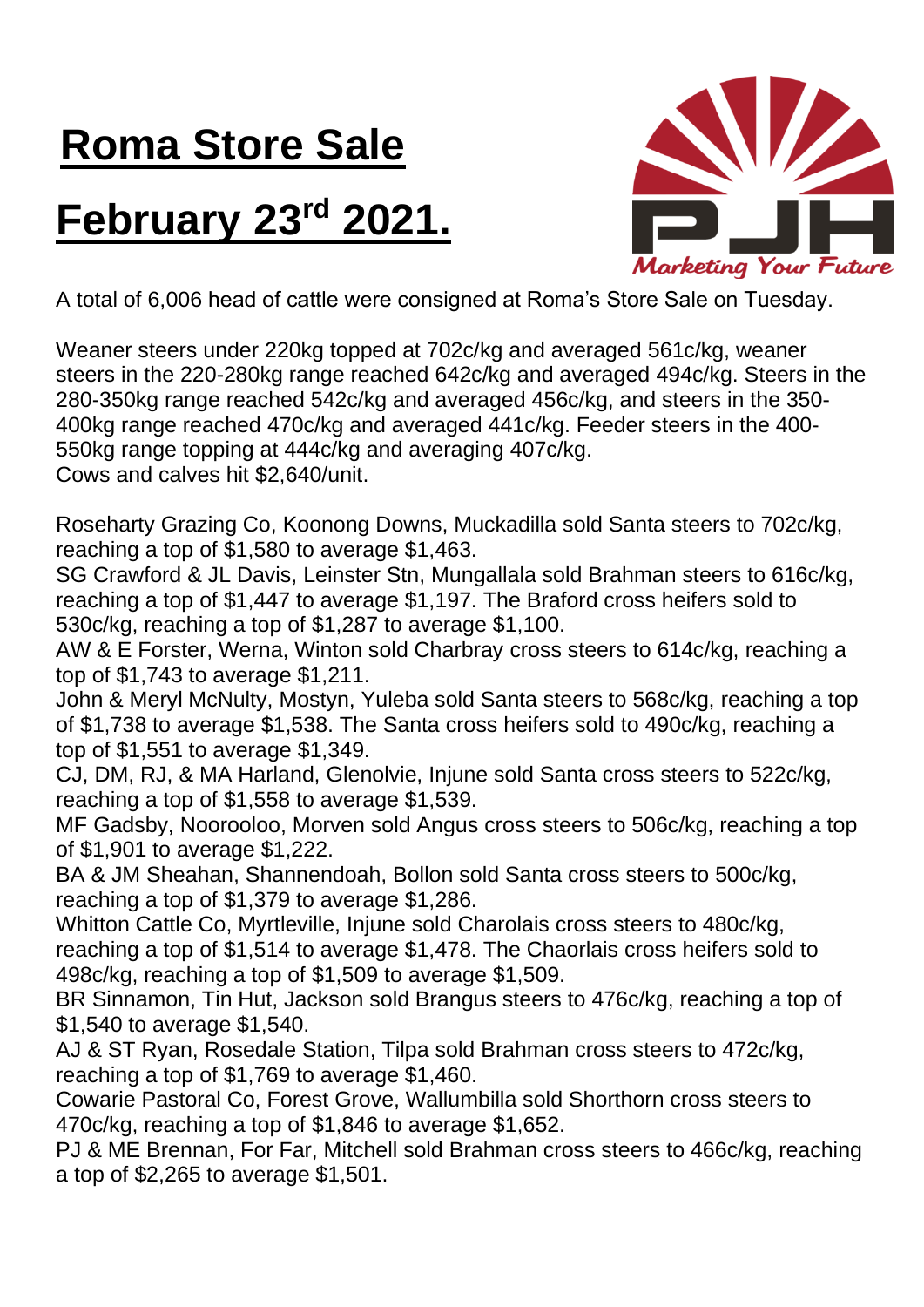TI & JL York, Hyde Park, Wallumbilla sold Simmental cross steers to 462c/kg, reaching a top of \$2,031 to average \$1,873.

DW & CE Collinson, Gubberamunda, Roma sold Angus steers to 460c/kg, reaching a top of \$1,852 to average \$1,706.

Livistona Grazing, Palm Vista, Taroom sold Droughtmaster steers to 458c/kg, reaching a top of \$1,820 to average \$1,646.

Kristie Lee Harth, Beacon Hill, Wandoan sold Santa cross steers to 444c/kg, reaching a top of \$1,776 to average \$1,737.

TW & AJ Bowen, Lolworth, Mitchell sold Dourhgmtaster cross steers to 440c/kg, reaching a topof \$1,708 to average \$1,620.

Broad Cattle Co, Forest Grove, Wallumbilla sold Brahman cross steers to 438c/kg, reaching a top of \$1,638 to average \$1,426.

Heifers under 220kg topped at 558c/kg and averaged 451c/kg, while heifers in the 220-280kg range topped at 548c/kg and averaged 449c/kg. Heifers in the 280- 350kg range topped at 498c/kg, averaging 424c/kg. Heifers in the 350-450kg range topped at 458c/kg, averaging 371c/kg.

Michael Coughlin, Auburnvale, Charleville sold Brangus heifers to 546c/kg, reaching a top of \$1,208 to average \$1,016.

WN & MM Jones, Norolle Downs, Roma sold Angus cross heifers to 522c/kg, reaching a top of \$1,530 to average \$1,349.

SJ & NE Ward, Taringa, Injune sold Charbray heifers to 500c/kg, reaching a top of \$1,583 to average \$1,411.

Mark & Carolyn Redgen, Park Royal, Roma sold Brangus heifers to 468c/kg, reaching a top of \$1,583 to average \$1,254.

Foyleview Pastoral Co, Foyleview, Mitchell sold Simmental cross heifers to 374c/kg, reaching a top of \$1,555 to average \$1,530.

Cows in the 300-400kg range reached 310c/kg and averaged 250c/kg, while cows in the 400kg-500kg range reached 340c/kg and averaged 286c/kg. Cows over 500kg topped at 309c/kg, averaging 297c/kg.

Keddstock Pty Ltd, Noorindoo, Surat sold Charbray cross cows to 306c/kg, reaching a top of \$2,418 to average \$1,788.

Box Flat Grazing Pty Ltd, Rowena, Taroom sold Simmental cross cows to 297c/kg, reaching a top of \$1,821 to average \$1,821. The Angus cross cows and calves sold to \$2,640.

> *NEXT ROMA STORE SALE 2 nd MARCH PJH SELL 4 th POSITION*